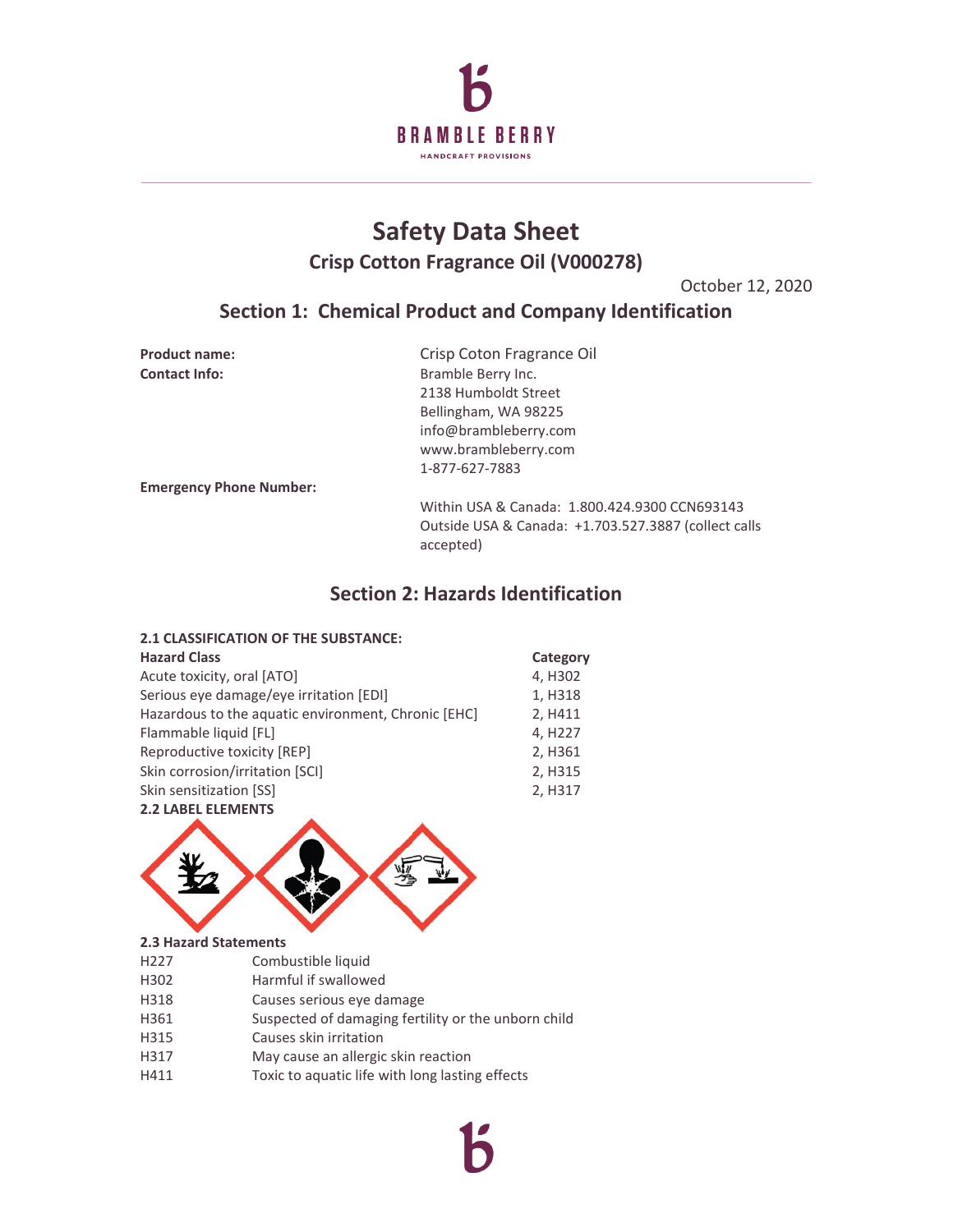#### **2.4 Signal Word:**

Danger **2.5 Precautionary Statements** Wash hands thoroughly after handling Do not eat, drink, or smoke when using this product Wear protective gloves/protective clothing/eye protection/face protection Avoid release to the environment Keep away from heat/sparks/open flames/hot surfaces No smoking Obtain special instructions before use Do not handle until all safety precautions have been read and understood Use personal protective equipment as required Avoid breathing dust/fume/gas/mist/vapours/spray Contaminated work clothing must not be allowed out of the workplace IF SWALLOWED: Call a POISON CENTER or doctor/physician if you feel unwell Rinse mouth IF IN EYES: Rinse cautiously with water for several minutes. Remove contact lenses if present and easy to do, continue rinsing Immediately call a POISON CENTER or doctor/physician Collect spillage In case of fire: Use CO2, fire-extinguishing methods suitable to surrounding conditions. IF exposed or concerned: Get medical advice/attention IF ON SKIN: Wash with soap and water Specific treatment (see on this label) If skin irritation occurs: Get medical advice/attention Take off contaminated clothing and wash before reuse If skin irritation or a rash occurs: Get medical advice/attention Wash contaminated clothing before reuse Store in a well-ventilated place. Keep cool Store locked up Dispose of contents/container according to local laws **2.6 Other Hazards** None

# **Section 3: Composition/Information on Ingredients**

### **3.1 Mixture**

The composition of this proprietary blend is being withheld in compliance with the trade secret provisions of The Hazard Communication Standard (29 CFR 1910.1200(i))

# **Section 4: First Aid Measures**

### **4.1 Description of first aid measures**

**Eye Contact:** Rinse the eye thoroughly with plenty of water for at least 15 minutes and consult a physician.

**Skin Contact:** Immediately wash the affected area with soap and plenty of water plus remove all contaminated clothes and shoes.

**Ingestion:** Rinse the mouth with water. Do not induce vomiting. Dilute by drinking additional water and consult a physician.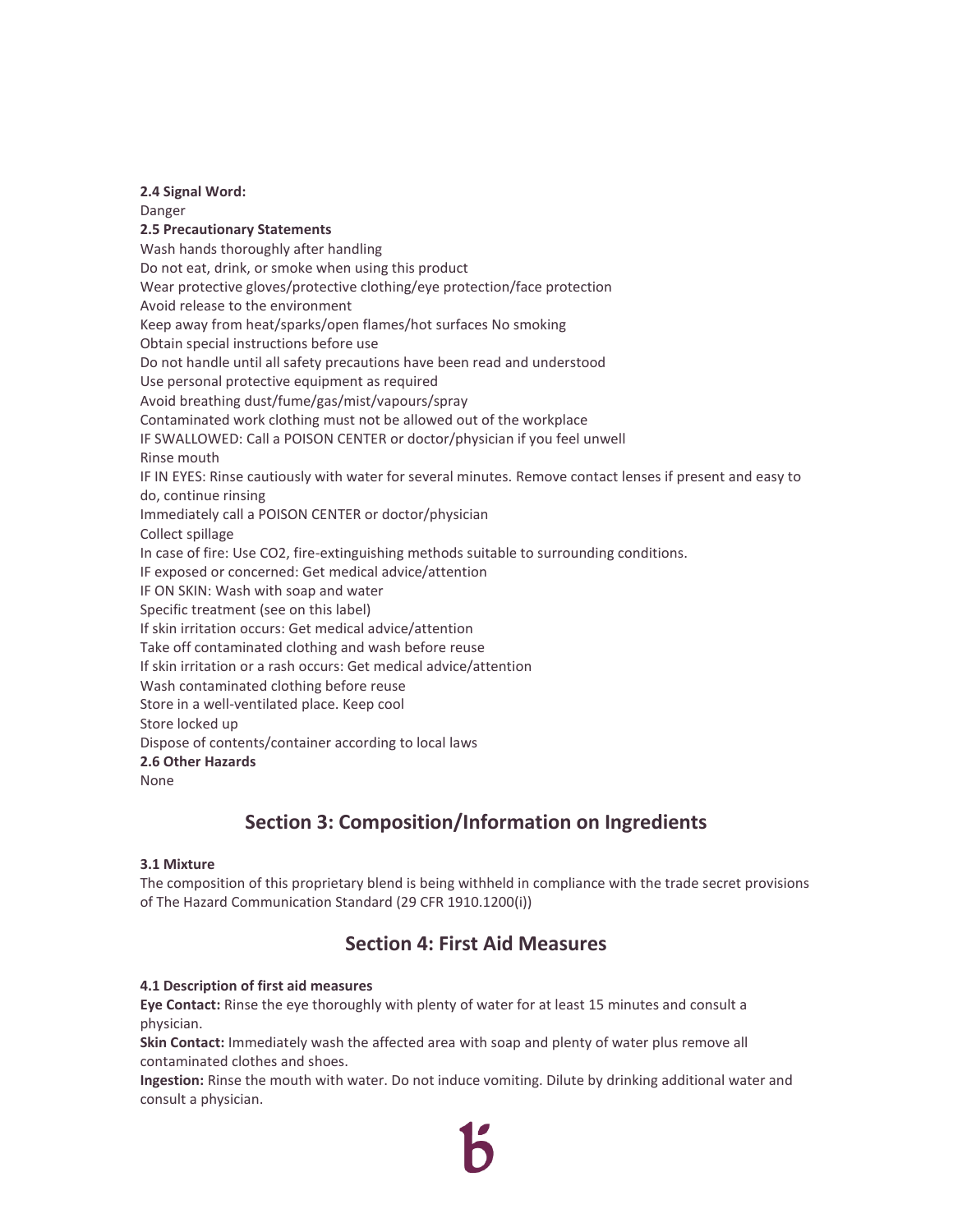**Inhalation:** Remove the person to an area with fresh air and keep at rest in a comfortable position that allows for easy breathing.

**4.2 Most important symptoms and effects, both acute and delayed**  See section 4.1

**4.3 Indications of immediate medical attention and special treatment needed**  Treat symptomatically

# **Section 5: Fire-Fighting Measures**

### **5.1 Extinguishing media**

**Suitable extinguishing agents:** Dry chemicals, Carbon Dioxide (CO2), Alcohol-resistant foam or water spray. DO NOT USE a solid water stream as it may scatter and spread the fire.

### **5.2 Special hazards caused by the substance or mixture:**

The burning of this product will result in the production of combustion products and gases including, but not limited to:

Carbon Monoxide

Carbon Dioxide

Unburned hydrocarbons (smoke)

#### **5.3 Advice for fire-fighters**

As in any fire, wear self-contained breathing apparatus and full firefighting protective gear.

### **Section 6: Accidental Release Measures**

### **6.1 Personal precautions, protective equipment and emergency procedures**

Ensure adequate ventilation while handling. Wear eye protection with side shields, chemical resistant gloves, clothing that reduces skin exposure and safety shoes.

**6.2 Environmental precautions** 

Prevent further leakage or spillage if safe to do so.

### **6.3 Methods and material for containment and cleaning up**

Contain and collect spillage with non-combustible absorbent material, e.g.: sand, earth, diatomaceous earth, vermiculite, and place in container(s) for disposal according to local/state/national regulations.

### **Section 7: Handling and Storage**

### **7.1 Precautions for safe handling**

Use only in an area provided with appropriate exhaust ventilation. To avoid ignition of vapors by static electrical discharge, all metal parts of the equipment must be grounded. Keep away from heat, sparks, and open flames. No smoking while handling. Wear personal protective equipment. Do not breathe vapors or spray mist. Use product only in closed system.

Handle in accordance with good hygiene and safety practices. Wash thoroughly after handling. **7.2 Conditions for safe storage, including any incompatibilities** Keep container tightly closed and store in a dry and well-ventilated place.

# **Section 8: Exposure Controls/Personal Protection**

**8.1 Control Parameters**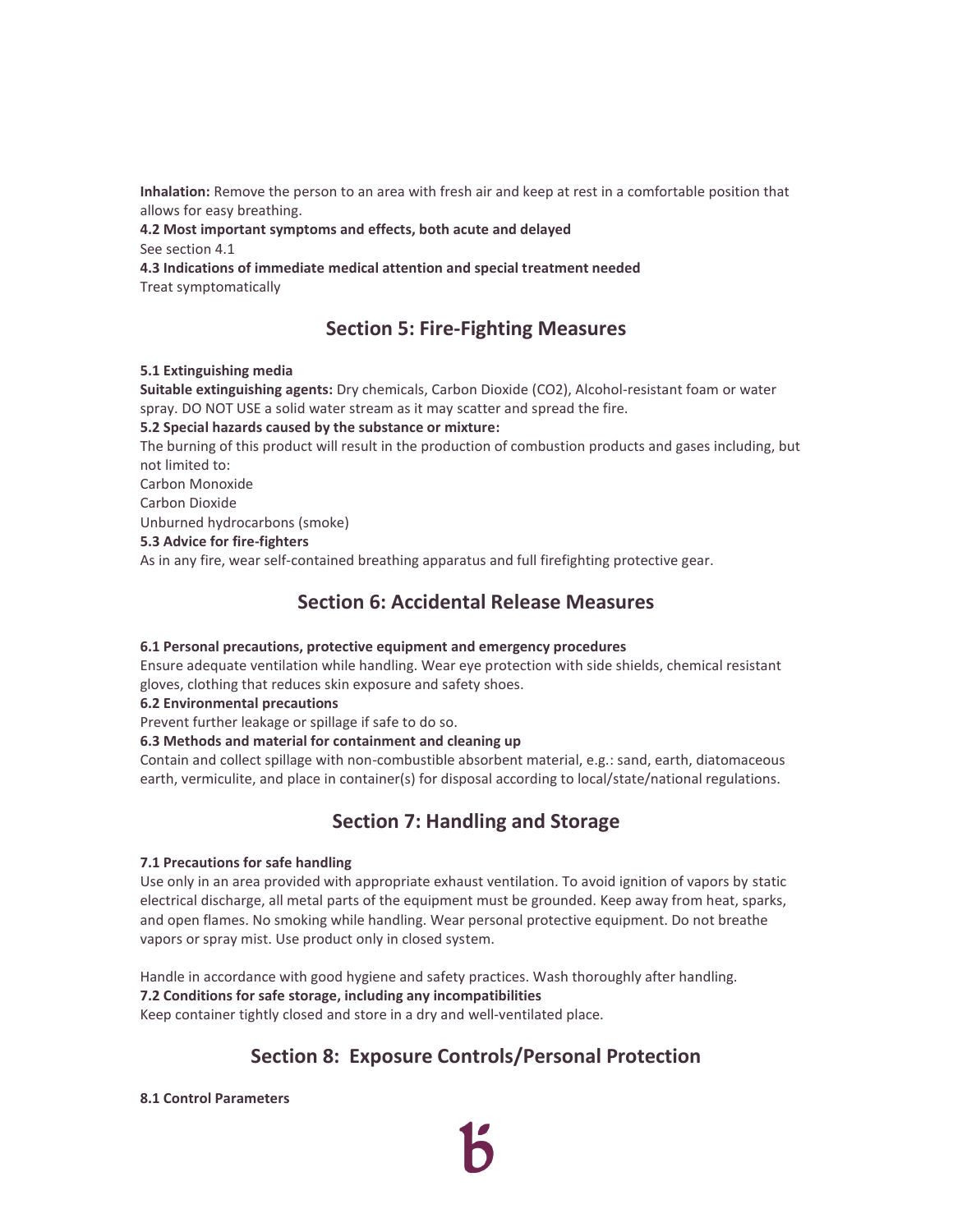#### **8.2 Exposure controls**

Engineering: Ensure adequate ventilation. Personal protective equipment: Safety glasses with side shields. Wear protective clothing that minimize exposed skin. Wear protective gloves that are chemical resistant. No respiratory protection required but avoid directly breathing in the vapors. Avoid release into the environment. **8.3 Individual protection measures, such as personal protection equipment**

### **Section 9: Physical and Chemical Properties**

**9.1 Information on basic physical and chemical properties Physical State:** Liquid **Appearance:** Oily Liquid **Odor:** Fruity Floral **Odor Threshold:** No data available **pH:** No data available **Melting point:** No data available **Boiling point:** >35°C **Flash point:** >72.2°C/>162°F **Evaporation Rate:** No data available **Flammability (solid, gas):** No data available **Explosive Properties:** No data available **Vapor Pressure:** 1.82491 mmHG @20°C **Vapor Density:** No data available **Specific Gravity @ 20°C:** No data available **Refractive Index @ 25°C:** No data available **Water Solubility:** No data available **Other Solubility:** No data available **Partition Coefficient:** No data available **Auto Ignition Temperature:** No data available **Decomposition Temperature:** No data available **Viscosity:** No data available

### **Section 10: Stability and Reactivity**

#### **10.1 Reactivity**

No dangerous reactions are known under conditions of normal use. Keep away from oxidizing agents and strongly acidic or alkaline materials.

#### **10.2 Chemical stability**

Stable under normal conditions. **10.3 Possibility of hazardous reactions** 

None under normal processing and handling.

#### **10.4 Conditions to avoid**

Heat, flames, sparks, and static discharge.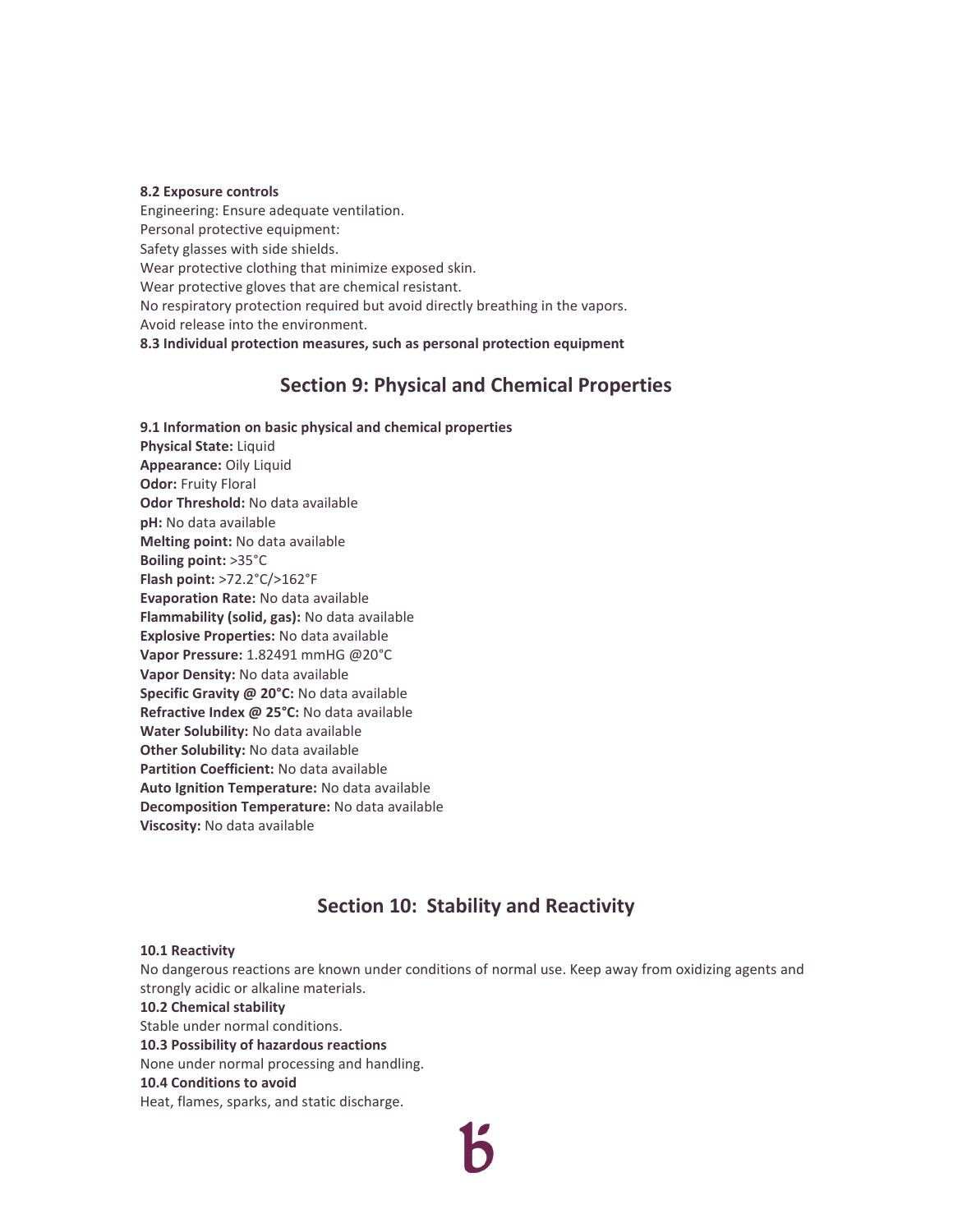**10.5 Incompatible materials**  Strong oxidizing agents. **10.6 Hazardous decomposition products:** Thermal decomposition can lead to release of irritating gases and vapors.

### **Section 11: Toxicological Information**

This product has not been subjected to toxicological testing but has been formulated with materials with established toxicological characteristics. Description of possible hazardous to health effects is based on toxicological characteristics of one or more ingredients contained in this mixture. See Section 3.

# **Section 12: Ecological Information**

**12.1 Ecotoxicity effects**  Harmful to aquatic organisms, may cause long-term adverse effects in the aquatic environment. **12.2 Persistence and degradability** No information available. **12.3 Bioaccumulative potential** No information available. **12.4 Mobility in soil** No information available. **12.5 Other adverse effects** No information available.

# **Section 13: Disposal Conditions**

Waste from residues and unused product shall be disposed of in accordance with local, state, and federal regulations. Dispose of empty containers at an approved waste disposal plant.

# **Section 14: Transport Information**

**14.1 DOT**  Not regulated for US ground transport **14.2 Land Transport (ADR/RID/ADN)** UN Number: 3082 Proper Shipping Name: Environmentally hazardous substance, liquid, NOS, (VERDOX (OTBCHA)) Class: 9 Packing Group: III **14.3 Sea Transport (IMDG CODE)** UN Number: 3082 Proper Shipping Name: Environmentally hazardous substance, liquid, NOS, (VERDOX (OTBCHA)) Class: 9 Packing Group: III Marine Pollutant **14.4 Air Transport (ICAO-IATA)** UN Number: 3082 Proper Shipping Name: Environmentally hazardous substance, liquid, NOS, (VERDOX (OTBCHA))